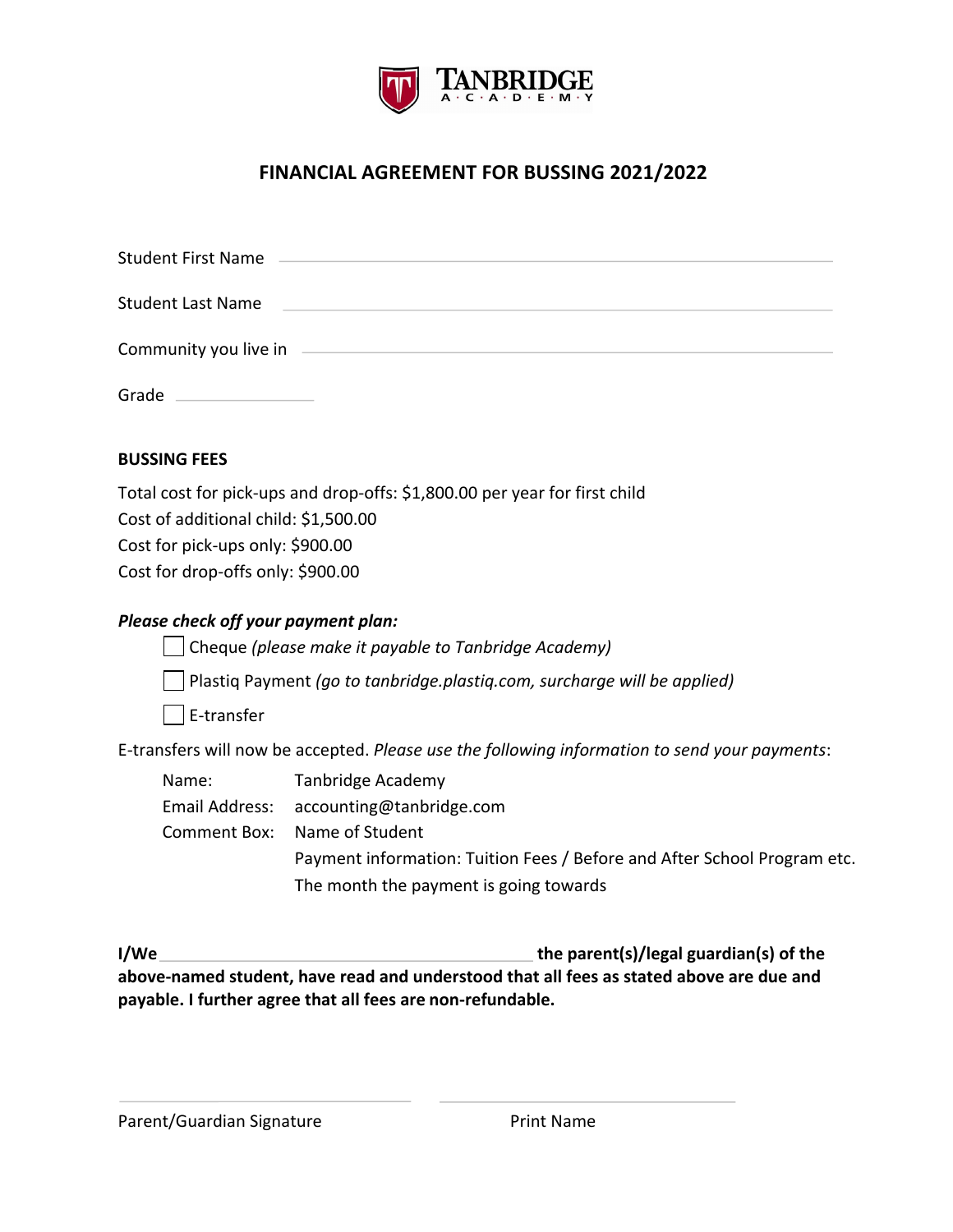

# **SCHOOL BUS POLICIES/REGULATIONS**

The safe transportation of our children to and from various community pick-up and drop-off locations is very important to all of us. To promote and ensure the safety of our students, the Tanbridge Board has several student transportation policies and regulations including:

- 1. A school bus safety review with all students and parents at the beginning of the school year
- 2. A school bus safety review with the bus driver
- 3. Commercial Vehicle Inspection every six months

### **STUDENT RESPONSIBILITIES** - Riding the School Bus

- 1. To take their seat right away and stay seated with seat belts fastened until they leave the bus.
- 2. To ensure that aisles are kept clear at all times. Books and parcels should be kept under the seat or on their laps.
- 3. To avoid distracting or disturbing the driver.
- 4. To refrain from throwing objects inside the school bus or out of the windows.
- 5. To seek permission of the driver before opening any windows in the bus. Hands, feet, arms, and head should be kept inside the school bus at all times.
- 6. To obey the driver's instructions and rules. The driver is in full charge of the bus. The driver may assign specific seats to students at any time.
- 7. To conduct themselves in a quiet and courteous manner, showing consideration for the comfort and safety of others. Scuffling, fighting, and using obscene language on the bus are strictly prohibited.
- 8. To respect the property of the school. Students causing willful damage to the bus will be held fully accountable.
- 9. To observe the bus driver's instructions when leaving the bus. They should not cross the road without having a clear view in all directions.
- 10. To dress appropriately for extreme cold or inclement weather, or under hazardous road conditions.
- 11. Students should be at their bus stops five minutes before the stated pick-up time.
- 12. If your child is late or absent, then you are responsible for texting the bus driver. The bus driver will only be checking his/her phone when he/she is at the various stops. He/she will not be able to answer calls or return calls as he/she is on a tight bus schedule.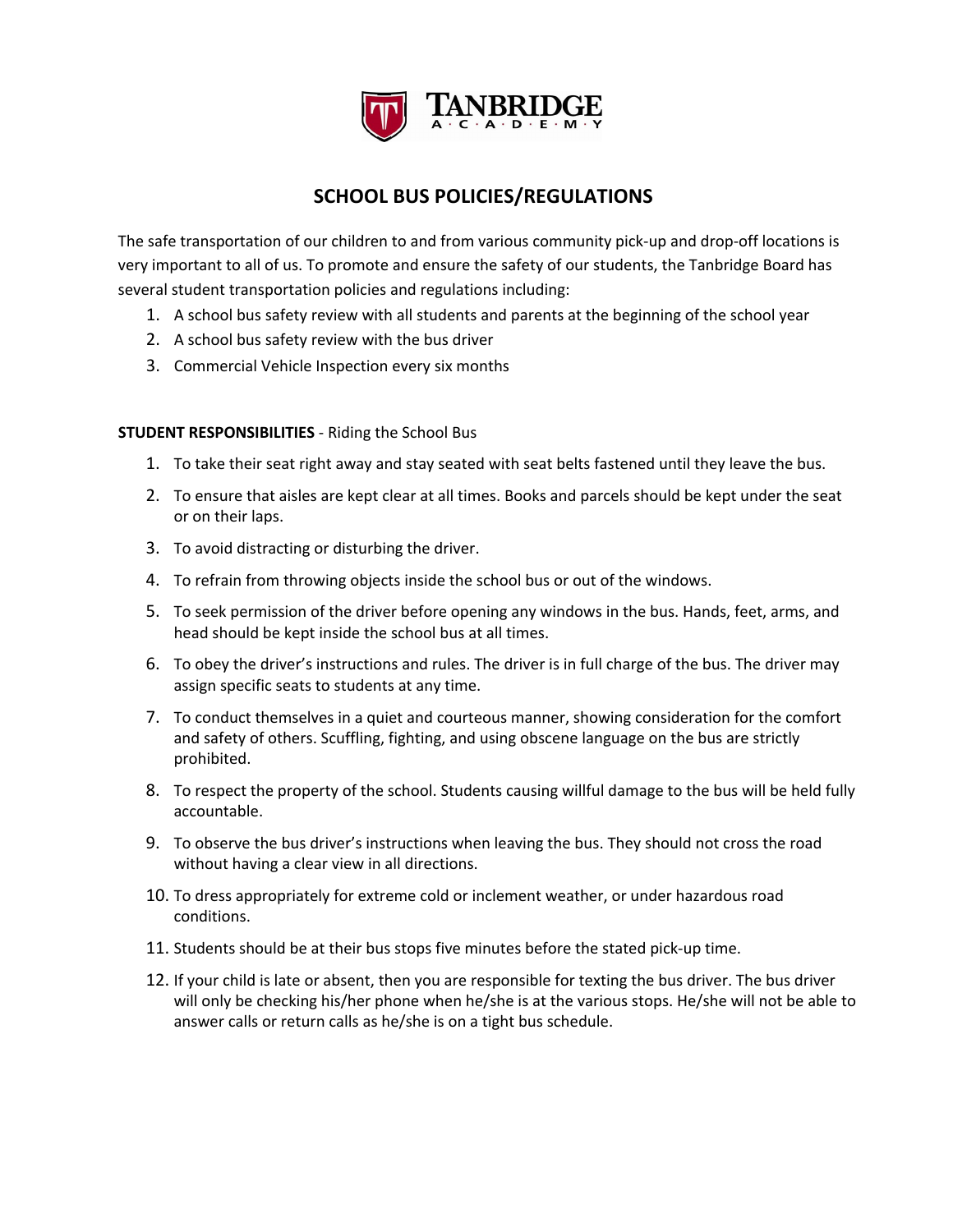### **STUDENT RESPONSIBILITIES -** Getting Off the School Bus

- 1. Have their belongings organized and adequately secured before arriving at their stop.
- 2. Remain seated until the vehicle comes to a full stop
- 3. Walk to the front of the vehicle and use the handrail when getting off the bus.
- 4. Get off the bus only at their designated stop unless permission is otherwise granted by the parent or Tanbridge Administrators.
	- a. Move away from the bus, remembering the Danger Zone. Recognize that a danger zone exists in the immediate vicinity of school buses. This area is generally defined as a threemeter perimeter around the bus. At every opportunity, students must be reminded to stay clear of the danger zone. Students must be reminded to never linger or run behind or in front of the school bus to pick up something that has been dropped.
- 5. Walk straight to the shoulder of the road or sidewalk.

## **DUTIES AND RESPONSIBILITIES OF SCHOOL BUS DRIVER** - Ensure Student Conduct on Bus

Bus drivers are responsible for the safety and conduct of the students while they are on the bus. Students riding on a bus are expected to give the bus driver respect, consideration and cooperation, and always and immediately carry out his/her reasonable instructions.

### *Purpose:*

To establish behavioral expectations with appropriate and consistent consequences that promote selfrespect, respect for other, and respect for property.

### *Guidelines and Procedures:*

If a student chooses to break a rule, the following processes may be applied:

- a. Student warned by driver
- b. Student assigned designated seat; parents called
- c. Tanbridge Administrator, parent, student, driver conference
- d. Suspension of bus privileges for a designated period of time; parents notified and made responsible for transportation
- e. If costs are to be assessed for vandalism, the Bus Driver will make the notation and an invoice will be prepared by a Tanbridge Administrator
- f. If, in the opinion for the driver, the student's behavior is sufficiently negative to warrant, the driver may step outside of this process and refer the student to the Tanbridge Administrators for appropriate disciplinary action

The following procedures shall be carried out when it becomes desirable or necessary to suspend a student from riding a school bus.

- a. Decisions to expel a student from riding a school bus shall be made by the Board in accordance with Student/Expulsion Policy.
- b. Prior to the next pick-up time, the parents of the student must be called in for a meeting to be informed by a Tanbridge Administrator of the suspension and the reasons for the suspension.
- c. Re-instatement on the school bus may take place through - a meeting and/or communication with the parent(s), student, Tanbridge Administrator and bus driver to resolve the situation

### **CONTACT INFORMATION:**

Narciso cell numbers: (587) 437-8359 *or* (587) 899-7713